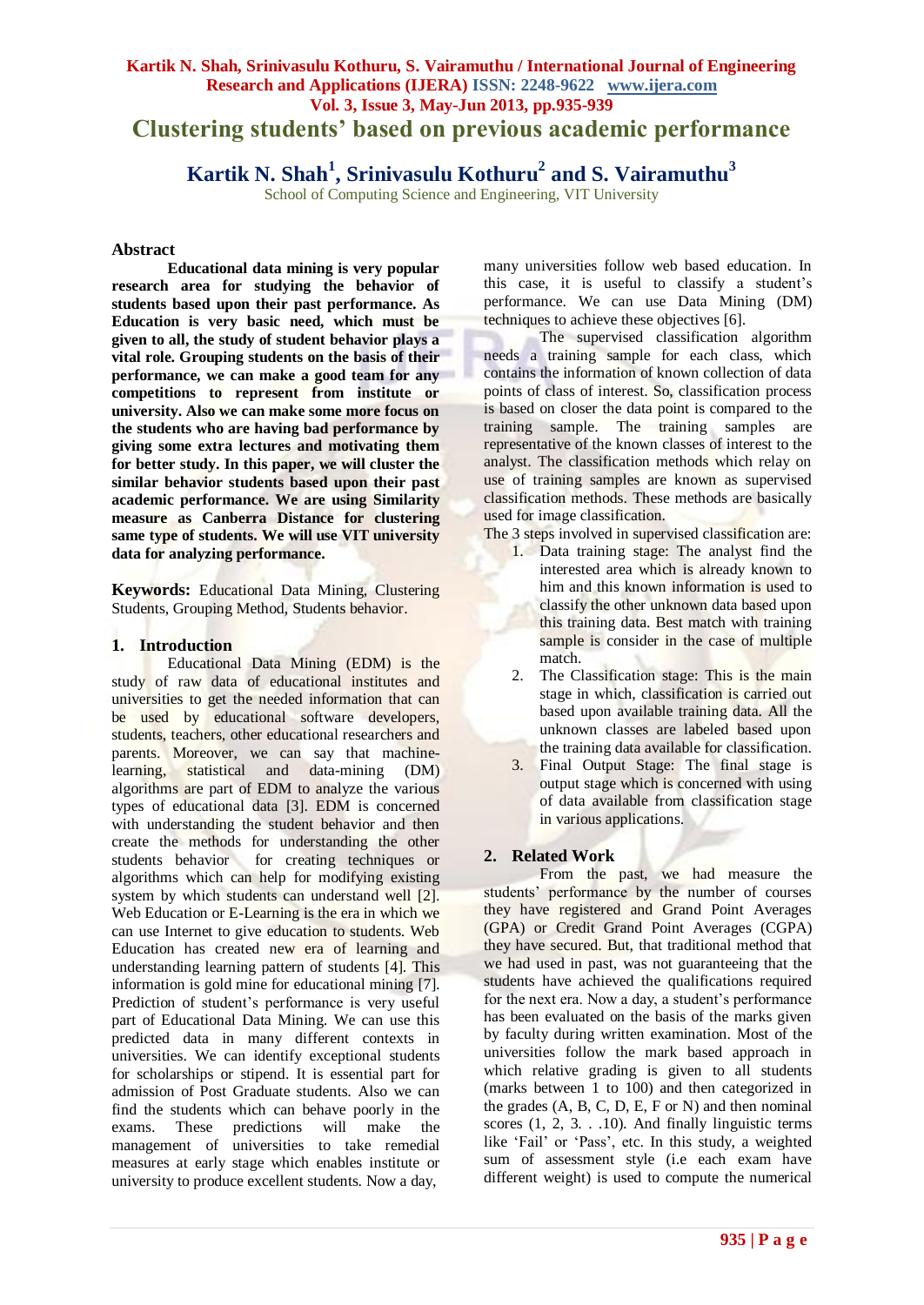score of each student based upon the university rules: Quiz (Q), Common Assessment Test (CAT) or Internal (I), Final (F), Performance Appraisals (P). The total of all of the above measures is treated as Final result of the student.

For Intelligent Tutoring System, we can use constraint relaxations and sequential pattern mining to automatically acquire the knowledge [8]. We can predict the student's grade based upon similarity measures called Sum of Absolute Difference and Sum of Squared Difference and then we can assign grades for the system of university which follow the Relative grading scheme [1]. To label the students' behavior, we can use text replays.It is more precise and faster [9]. There can be many different objectives for classifying students based on their characteristics which are 2 steps classification process. In which, first step is to study single classifier accuracy on data and then choose the best and gather this information with weak classifier for voting method [11], In Statistical classification, individual result is taken and grouped into similar results and then majority is considered for classification [12]. Some of the statistical algorithms are linear discriminant analysis, kernel and k nearest neighbors [5]. The decision tree is a set of conditions which is organized in a hierarchical structure [13]. It is a predictive model in which to classify an instance, we need to follow the path in the tree till leaf node. If we are able to reach leaf node then we can classify it on that class. We can convert a decision tree to a set of classification rules. Most well-known decision tree algorithms are C4.5 [13]. Rule Induction - it is an area of machine learning in which, from a set of observations, IF-THEN production rules are extracted [14]. In rule induction, operators correspond to generalization and specialization operations and state corresponds to a candidate rule that transform one candidate rule into another. Examples of rule induction algorithms are CN2 [15], Supervised Inductive Algorithm (SIA) [16], a genetic algorithm using real-valued genes (Corcoran) [17] and a Grammar-based genetic programming algorithm (GGP) [18]. We can use Neural Networks also for rule induction. Examples of neural network algorithms are multilayer perceptron (with conjugate gradient-based training) [19], a radial basis function neural network (RBFN) [20], incremental RBFN [24], decremental RBFN [20], a hybrid Genetic Algorithm Neural Network (GANN) [21] and Neural Network Evolutionary Programming (NNEP) [22].

# **3. Proposed Framework**

Different measures of similarity or distance are convenient for many types of analysis. There are many techniques available to cluster the similar type of students. All grading techniques and classification techniques can be extended for clustering of students. When we classify the students based upon any algorithm, we can conclude that the students who are coming in same class having some type of similar behavior or characteristics. So, we can make a group of students who are coming in same class and make a single cluster of that group based upon the criteria which is used for classification purpose. We will cluster students" records based upon their academic performance of the previous data. Some of the distance and similarity measures for numerical data are listed below. We will use this distance measure to cluster the students based upon their academic performance.

Distance measure between KNOWN(p, q, r) and  $UNKNOWN(x<sub>j</sub>, y<sub>j</sub>, z<sub>j</sub>)$ 

| Euclidean                                |                                                                                                              |
|------------------------------------------|--------------------------------------------------------------------------------------------------------------|
| <b>Distance</b>                          | $\sqrt{\sum [Abs(p-x_j)^2 + Abs(q-y_j)^2 + Abs(r-z_j)^2}$                                                    |
| Manhatta<br>n<br>Distance                | $\sum [Abs(p-x_i)+Abs(q-y_i)+Abs(r-z_i)]$                                                                    |
| Squared<br>Euclidean<br>Distance         | $\sum [Abs(p-x_j)^2 + Abs(q-y_j)^2 + Abs(r-z_j)]$                                                            |
| <b>Bray</b><br>Curtis<br><b>Distance</b> | $\sum_{j} \frac{[Abs(p - x_j) + Abs(q - y_j) + Abs(r - z_j)]}{[Abs(p + x_j) + Abs(q + y_j) + Abs(r + z_j)]}$ |
| Canberra<br>Distance                     | $\sum_{j} \frac{Abs(p-x_j)}{p+x_j} + \frac{Abs(q-y_j)}{q+y_j} + \frac{Abs(r-1)}{r+z_j}$                      |
| Chessboar<br>d<br>Distance               | $MAX[Abs(p-x_i), Abs(q-y_i), Abs(r-z)]$                                                                      |
| Cosine<br>Distance                       | $px_j + qy_j + rz_j$<br>$\sqrt{p^2+q^2+r^2}\sqrt{x_i^2+y_i^2+z_i^2}$                                         |

Table1 Similarity measures for numerical data

Table1 shows similarity and distance measures are useful for numerical data. There are many more measures available for finding similarity like Normalized Squared Euclidean Distance, Correlation Distance etc. We can use 1 of the techniques and then apply classification process to create the cluster of similar students. Now days, every university follow their own evaluation patterns based upon that we can modify our approach to calculate the similarity. We will take Canberra Distance as similarity measure and cluster the students based upon their marks obtained in CAT I, CAT II and Quiz. We will study this analysis for VIT University's students' records. In case, if we want to apply the same technique for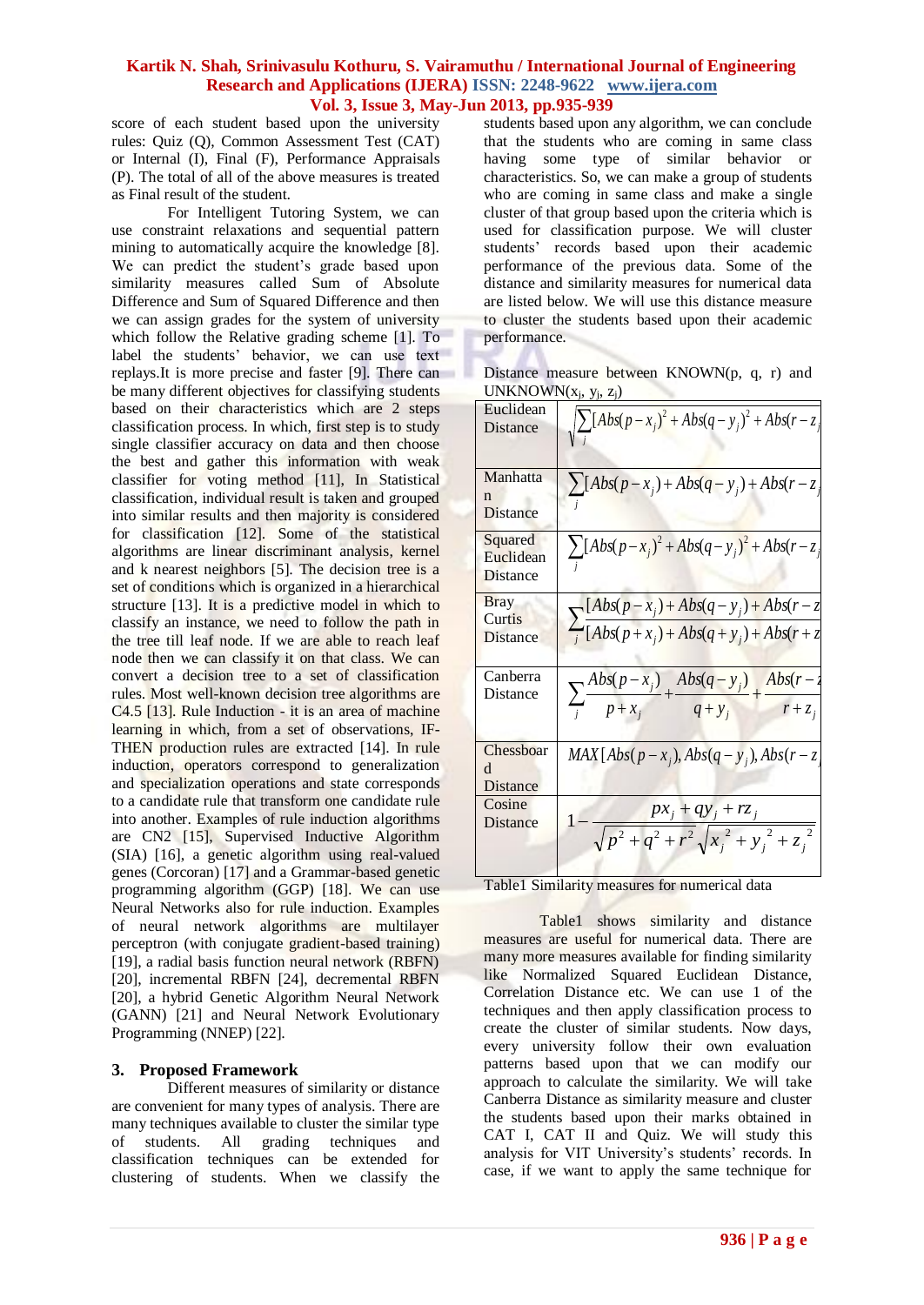different university then we can add details in implementation of this technique. We can extent it for analysis of students of final year based upon the previous years. Consider the following details of the students.

| CAT1           | CAT <sub>2</sub> | <b>QUIZ</b>     | <b>REG_NO</b>   |
|----------------|------------------|-----------------|-----------------|
| 34             | 36               | 8               | 1               |
| 14.3           | 29               | 9               | $\overline{c}$  |
| 44.5           | 47               | 13              | $\overline{3}$  |
| 40             | 45               | 14              | $\overline{4}$  |
| 41             | 46               | $\overline{13}$ | 5               |
| 45.5           | 46               | 15              | $\overline{6}$  |
| 37.5           | 43               | 12              | $\overline{7}$  |
| 28.5           | 43               | 10              | 8               |
| 38.5           | 45               | 13              | 9               |
| 28.5           | 40               | 6               | 10              |
| 40             | 47               | 14              | 11              |
| 35             | 40               | 9               | 12              |
| 19             | 30               | $\overline{8}$  | 13              |
| 43.5           | 46.5             | 13              | 14              |
| 42.5           | 44.5             | 13              | 15              |
| 36             | 43               | 12              | 16              |
| 40             | 40               | 14              | 17              |
| 41.5           | 45               | 14              | 18              |
| 31.5           | 40               | 8               | 19              |
| 42             | 47               | 13              | 20              |
| 36             | 38               | 13              | $\overline{21}$ |
| 42.5           | 46               | $\overline{14}$ | $\overline{22}$ |
| 42             | 33.5             | 9               | 23              |
| 30             | 35               | 13              | $\overline{24}$ |
| 29             | 30.5             | 9               | $\overline{25}$ |
| 20             | 25               | $\overline{7}$  | 26              |
| 35             | 41               | 14              | 27              |
| 38             | 40               | 13              | 28              |
| 41             | 47               | 15              | 29              |
| 40.5           | 46               | 14              | 30              |
| 47.5           | 43               | $\overline{15}$ | 31              |
| 25             | 40               | 6               | 32              |
| $\overline{0}$ | $\overline{0}$   | $\overline{0}$  | 33              |
| 42             | 41               | 12              | 34              |
| 28             | 29               | 8               | $\overline{35}$ |

Table2 Students" Records

After applying above Canberra Distance algorithm, we can cluster the Table2 data. After clustering, we will able to know that which students come in which category. As every universities follow different evaluation patterns, for VIT University, CAT I and CAT II is having 15% weight for each. They conduct 3 quiz and each having 5% of weight. In above records, we have added all 3 quiz marks for simplicity. Then we will calculate the marks based upon the weight of the exam and then all details are together applied to algorithm. We will give reference detail to cluster the data based upon which students will be grouped. We have used following groups to classify students.

| .                                 |                       |
|-----------------------------------|-----------------------|
| Group $A$                         | CAT I-45, CAT II-45   |
|                                   | and Quiz $-15$        |
| Group $B$                         | CAT I-40, CAT II-40   |
|                                   | and Quiz $-13$        |
| Group $C'$                        | CAT I-34, CAT II-34   |
|                                   | and Quiz - 9          |
| Group $D'$                        | CAT I- 28, CAT II- 28 |
|                                   | and Quiz - 8          |
| Unusual Behavior<br><sub>or</sub> | Remaining             |
| Failure                           |                       |

Table3 Reference marks for clustering

After applying the algorithm, we can get following clusters. Table4 shows the details about clusters after applying algorithms.

| Group                        | 3, 4, 6, 11, 14, 15, 18, 22, 29, 30, 31               |
|------------------------------|-------------------------------------------------------|
| A                            |                                                       |
| Group                        | 4, 5, 7, 9, 11, 14, 15, 17, 18, 20, 21, 27, 28, 30, 3 |
| $\mathbf{B}$                 | 4                                                     |
| Group                        | 1,12,23                                               |
| °C                           |                                                       |
| Group                        | 25,35                                                 |
| $^{\circ}D^{\circ}$          |                                                       |
| Unusual                      | 2,8,10,13,16,19,24,26,28,32,33                        |
| Behavio                      |                                                       |
| <b>or</b>                    |                                                       |
| Failure                      |                                                       |
| $T-1.1$ . $A$ $\Omega$ . $A$ |                                                       |

Table4 Output Clusters

#### **4. Implementation**

We can implement this algorithm using .Net technology and C# language. It will take all students' records and Reference marks (criteria for clustering) as input and will provide the Reg. no of students who are coming in that cluster. Following figure1 shows the implementation details.

| CATI:          |        |
|----------------|--------|
| CAT II:        |        |
| <b>Quiz I:</b> |        |
| D:\unknown1.bt | Browse |

#### **5. Analysis**

After applying algorithm, we can cluster students based upon criteria shown above. We can map in line chart as follows.

Figure1 Implementation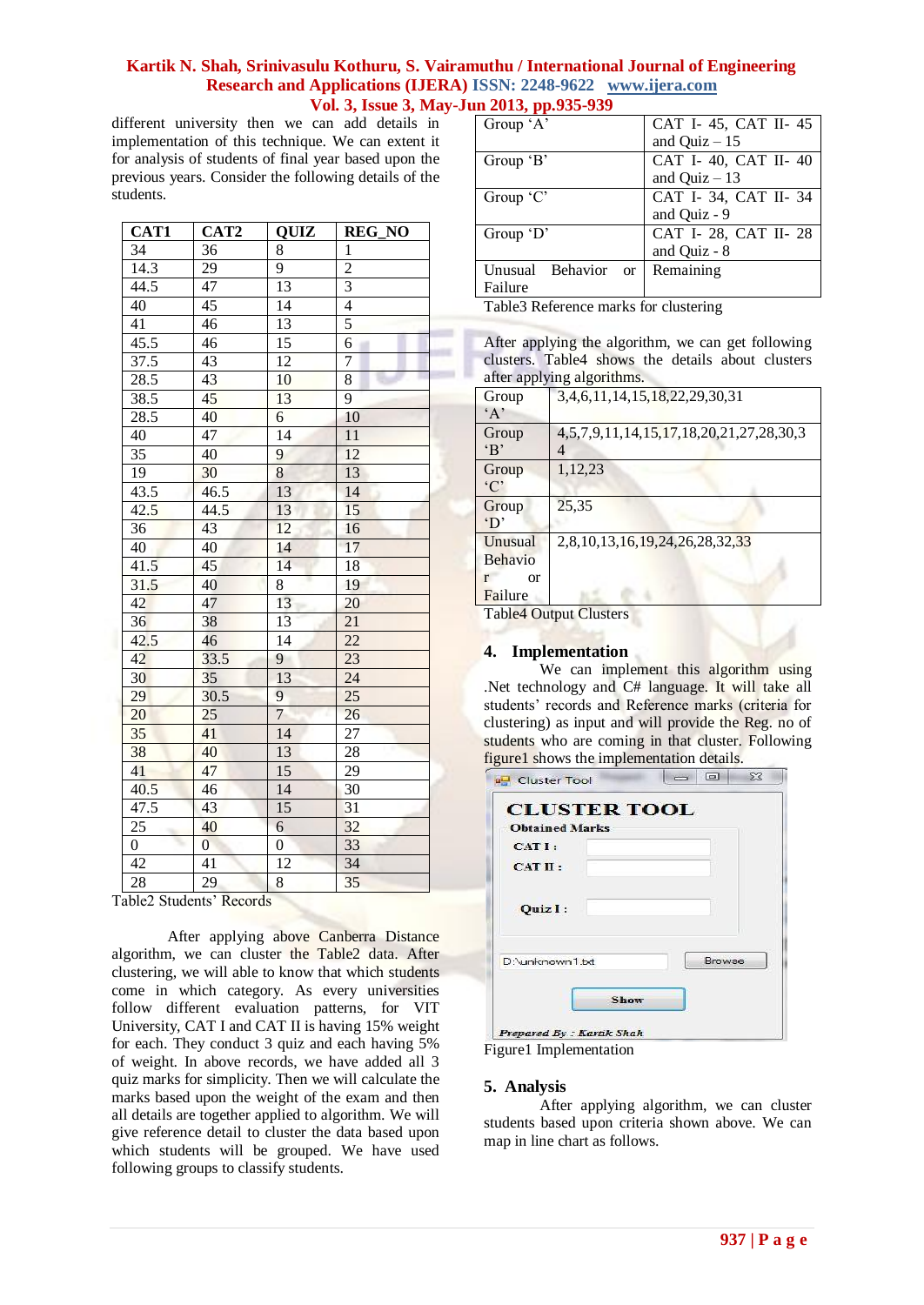

For more precision, we can go for normalization to get similar type of points. The line graph can be shown as below. It shows that while we consider the individual weight of the exams then also it can be able to cluster proper way. From Line chart it is clear that all the students are coming in same clusters. So, Canberra Distance algorithm can group the students based upon similar academic performance in previous exams.

# **6. Future Work**

In this paper, we have discussed marks as a measure for clustering the students. There are many other behaviors by which we can cluster the students. Some of the measures are based upon practical knowledge, class behavior, talent in particular field, family background. We have not considered any of the measures as it is very difficult to understand each student. We can enhance the clustering techniques based upon the above mentioned criteria.

#### **7. Conclusion**

From the above analysis, we can say that we can make cluster of students based upon Canberra Distance Similarity and Distance measure. In this study, we have use VIT University data as a reference to check validity of results. We can extend this algorithm for any university which follow numerical evaluation students (i.e based upon marks). Most of the universities follow the marks

pattern and then marks are converted into grades. So, this analysis can be applied on most of the university's students' records.

# **8. Acknowledgement**

The authors would like to thank the School of Computer Science and Engineering, VIT University, for giving them the opportunity to carry out this project and also for providing them with the requisite resources and infrastructure for carrying out the research.

# **References**

- [1] Kartik N. Shah, Shantanu Santoki, Himanshu Ghetia, L.Ramanthan, "Mining on Student"s Records to Predict the Behavior of Students", IEEE - International Conference on Research and Development Prospects on Engineering and Technology, March 29,30 - 2013 Vol.4, pp. 54-57.
- [2] R. Baker, "Data mining for education," in *International Encyclopedia of Education*, B.McGaw, P. Peterson, and E. Baker, Eds., 3rd ed. Oxford, U.K.: Elsevier, 2010.
- [3] T. Barnes, M. Desmarais, C. Romero, and S. Ventura, presented at the 2nd Int. Conf. Educ. Data Mining, Cordoba, Spain, 2009.
- [4] F. Castro, A. Vellido, A. Nebot, and F. Mugica, "Applying data mining techniques to e-learning problems," in *Evolution of Teaching and Learning Paradigms in Intelligent Environment* (Studies in Computational Intelligence), vol. 62, L. C. Jain, R. Tedman, and D. Tedman, Eds. New York: Springer-Verlag, 2007, pp. 183–221.
- [5] Minaei-Bidgoli, B., Punch, W. Using Genetic Algorithms for Data Mining Optimization in an Educational Web-based System. Genetic and Evolutionary Computation, Part II. 2003. pp.2252–2263.
- [6] Romero, C., Ventura, S. Educational Data Mining: a Survey from 1995 to 2005. Expert Systems with Applications, 2007, 33(1), pp.135-146.
- [7] J. Mostow and J. Beck, "Some useful tactics to modify, map and mine data from intelligent tutors," *J. Nat. Lang. Eng.*, vol. 12, no. 2, pp. 195– 208, 2006.
- [8] C. Antunes, Acquiring background knowledge for intelligent tutoring systems, in: Proceedings of the 2nd International Conference on Educational Data Mining, 2008, pp. 18–27.
- [9] Baker, R.S.J.D. and De Carvalho, A.M.J.A. 2008. Labeling Student Behavior Faster and More Precisely with Text Replays. In *Proceedings of the 1st International Conference on Educational Data Mining*, 38-47